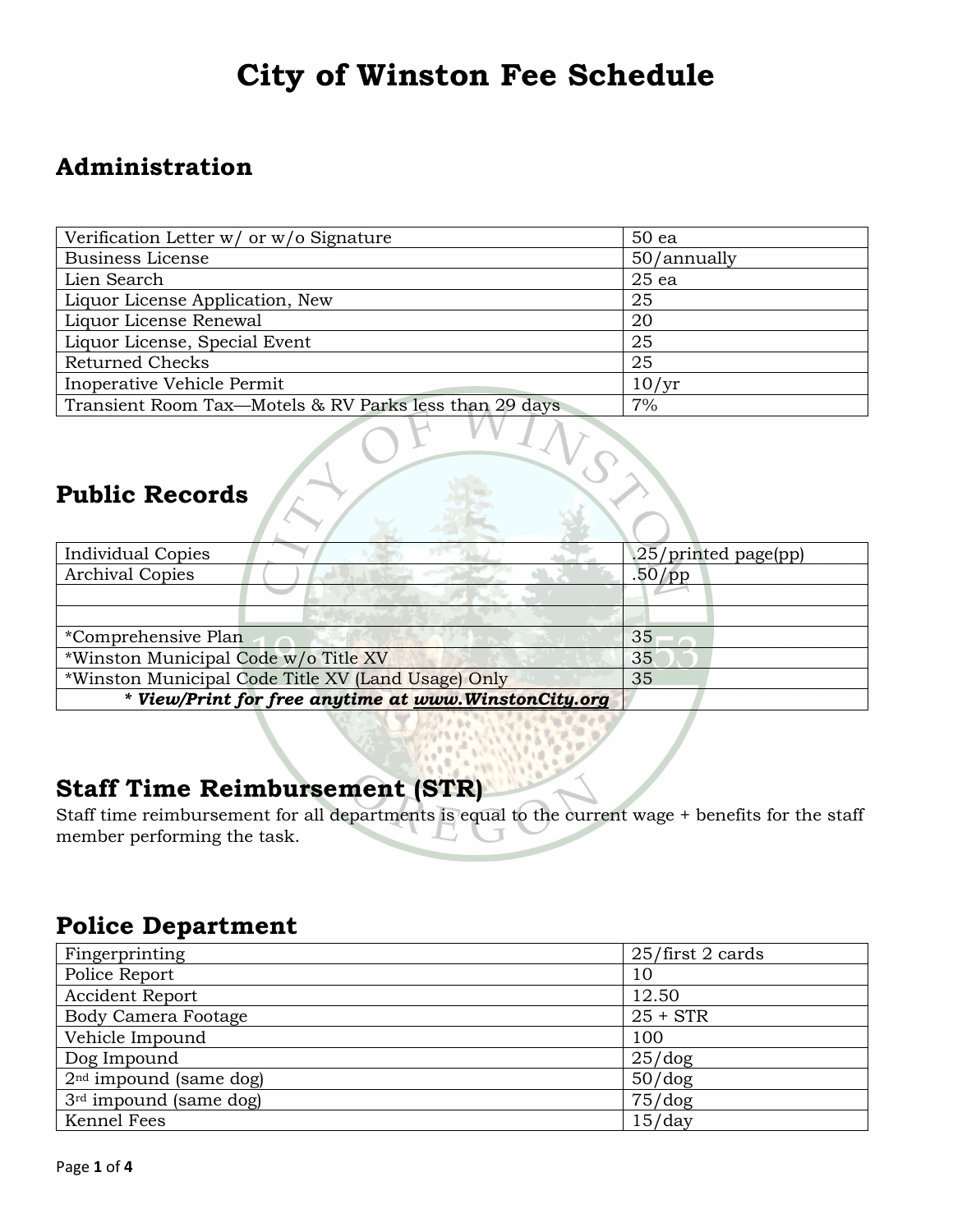### **Public Works**

| <b>Right of Way Access</b>                         | 125 ea |
|----------------------------------------------------|--------|
| Right of Way Street Cut                            | 125 ea |
| Right of Way Excavation                            | 50 ea  |
| Grading Permit Application                         | 50 ea  |
| *Flusher Truck                                     | 375/hr |
| *Backhoe                                           | 75/hr  |
| *Dump Truck-5 Yd                                   | 80/hr  |
| *Dump Truck-F350                                   | 100/hr |
| *Street Sweeper                                    | 100/hr |
| *Pickup                                            | 35/hr  |
| *Flatbed Truck                                     | 50/hr  |
| *TV Van Inspections                                | 150/hr |
| *Misc. Handheld Equipment (trimmer/chainsaw, etc.) | 25/hr  |
| * Plus Staff Time Reimbursement (STR)              |        |

# **Monthly Sewer User Rates & Fees**

### **Residential/EDU**

| Base Rate/Inside City Residential                | 41    |
|--------------------------------------------------|-------|
| Base Rate for Discount Qualified Senior Citizens | 30.75 |
| STEP System Surcharge                            | 8.50  |
| <b>Public Safety Fee</b>                         |       |
| Plant Upgrade Fee                                |       |
| Storm Utility Fee                                |       |
| <b>Transportation Utility Fee</b>                |       |
|                                                  |       |

#### **Commercial**

| Base Rate (up to 7000 Gallons Water Usage) |                     |
|--------------------------------------------|---------------------|
| <b>Public Safety Fee</b>                   | $3/$ unit           |
| Plant Upgrade Fee                          | $6/$ unit           |
| Storm Utility Fee                          | Based on Impervious |
|                                            | Sq. Footage         |
| <b>Transportation Fee</b>                  | Based on Usage      |
|                                            |                     |

#### **Sewer Connection**

| New Connection                                                                       | $300 + 700$ for each single-family residence;<br>each unit of a multiple family residence or<br>each business unit. |
|--------------------------------------------------------------------------------------|---------------------------------------------------------------------------------------------------------------------|
| Additional Charge for hook up for more than (4)<br>inches of lateral connecting pipe | 700 per $(2)$ inches, or part thereof                                                                               |
|                                                                                      |                                                                                                                     |
| Vacancy Rate                                                                         | 10/m <sub>o</sub>                                                                                                   |
| Permanent Disconnect                                                                 | 250                                                                                                                 |
| Reconnect                                                                            | 100                                                                                                                 |
| Private Property Troubleshoot                                                        | Actual Cost-1 hr minimum                                                                                            |
| Lateral Replacement                                                                  | Cost of Materials                                                                                                   |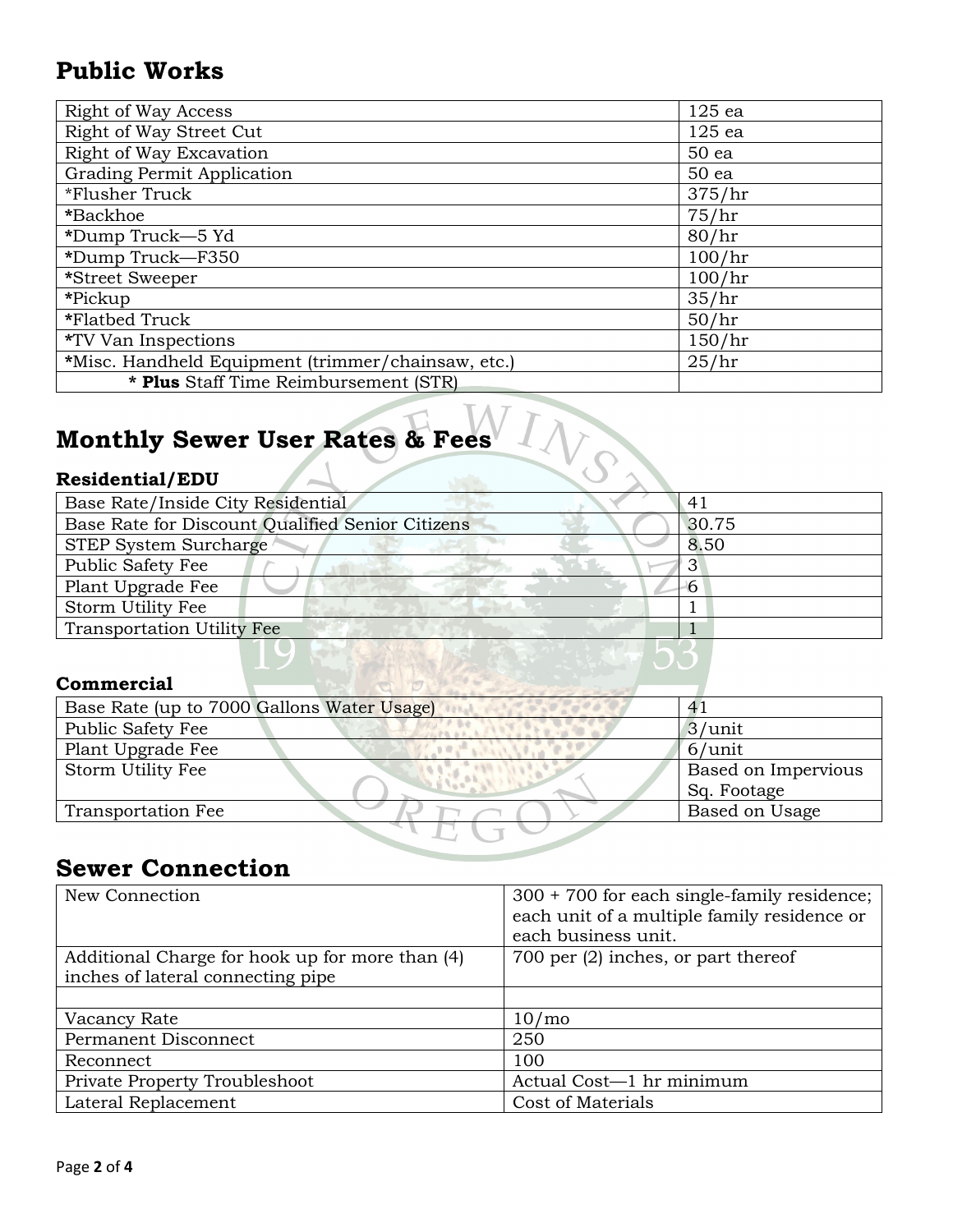### **Parks** *(All fees are per day unless otherwise stated)*

| Civic Wayside Park Gazebo                                  | $50 + 150$ dep    |
|------------------------------------------------------------|-------------------|
| <b>Add Electricity</b>                                     | 25                |
| <b>Community Park Tennis Courts</b>                        | 25                |
| Riverbend Park Pavilion                                    | $50 + 150$ dep    |
| Riverbend Park Utilities (water/electricity)               | $25$ ea           |
| Park Lights                                                | 50                |
| <b>Concession Stand</b>                                    | $50 + 150$ dep    |
| <b>Stage</b>                                               | $300 + 150$ dep   |
| Basketball Court/4-hour reservation                        | 25                |
| Skate Bowl/4-hour reservation                              | 25                |
| Baseball Diamonds 2/3/4 (2) hr blocks/week                 | 25/35/50          |
| Riverbend Park All Facilities                              | $500 + 300$ dep   |
| Dry Camping at RB Park (major events only/designated areas | $25/10$ per night |
| only) RVs/Tents                                            |                   |
| *** Note: Cleaning/Damage Deposits ARE Refundable          |                   |
| Cleaning/Damage Deposits are NOT Waivable                  |                   |

# Community Center Fri-Sun Mon-Thu

| Room/Area                                                | $1/2$ day/full day | $1/2$ day/full day |
|----------------------------------------------------------|--------------------|--------------------|
| Grand Room Table Seating 200/Sit or Stand 300            | 300/450            | 175/250            |
| Ford Room (A) Table Seating 96/Sit or Stand 160          | 200/300            | 125/170            |
| Premier Room (B) Table Seating 40/Sit or Stand 80        | 100/175            | 75/100             |
| Woods Room (C) Table Seating 40/Sit or Stand 80          | 100/175            | 75/100             |
| (B) & (C) Combined Table Seating 80/Sit or Stand 160     | 195-275            | 130-170            |
| Wooley Conference Room (D) Seated 8                      | 50/100             | 50/75              |
| <b>Stage</b>                                             | 50/75              | 50/75              |
| $\frac{1}{2}$ Day 8:30am - 2pm and 2:30 - 10pm           |                    |                    |
| Full Day $8:30$ am $-10$ pm                              |                    |                    |
| *Cleaning/Damage Deposit—All Rentals                     | -200               | 200                |
| <b>***<i>Note:</i></b> Deposits Refundable, NOT Waivable |                    |                    |

# **Municipal Court**

| Payment Plan up to 300 | 25 |
|------------------------|----|
| Payment Plan 301 +     | 30 |
| Delinquent Account Fee | 10 |